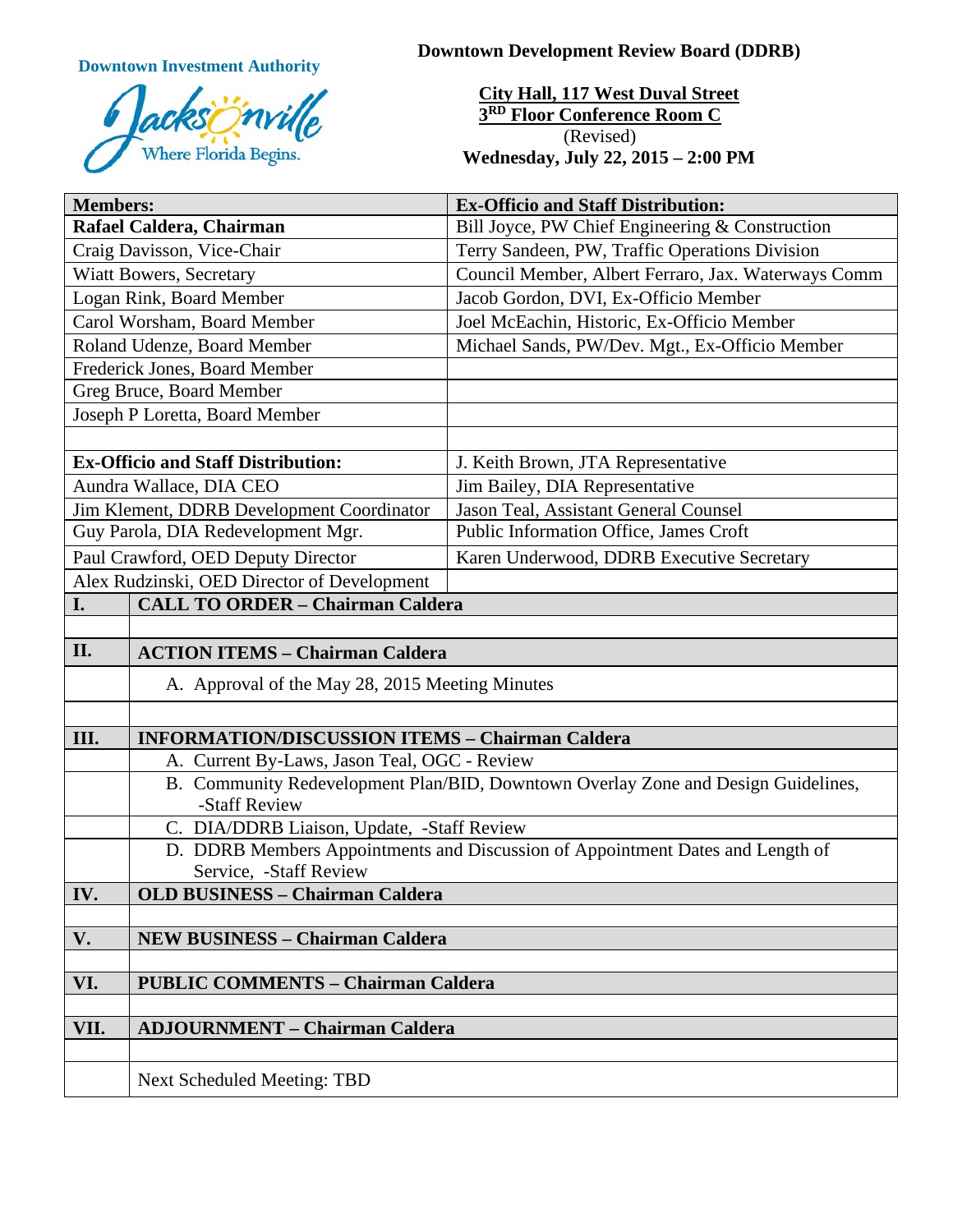

**Downtown Investment Authority Downtown Development Review Board (DDRB) City Hall, 117 West Duval St. 3rd Floor, Conference Room C**

*Wednesday, July 22, 2015 - 2:00 p.m.*

#### *MEETING* **MINUTES**

**Board Members Present:** Chairman R. Caldera, C. Davisson, C. Worsham, R. Udenze, F. Jones and J. Loretta

**Board Members Not Present:** W. Bowers, L. Rink, and G. Bruce

**DIA Board Members Present:** J. Bailey and M. Bishop

**DIA Staff Present:** Aundra Wallace, DIA CEO; Jim Klement, Staff Liaison; and Karen Underwood, Executive Secretary

**Representing Office of City Council:** Albert Ferraro, Jacksonville Waterways Commission

**Representing Office of General Counsel:** Jason Teal

## **I. CALL TO ORDER**

A quorum was confirmed and Chairman Caldera called the meeting to order at approximately 2:07 p.m. He introduced Joseph Loretta the new DDRB Board Member.

Chairman Caldera asked anyone wishing to speak on a particular project to complete a public speaker card and reminded Board members to disclose if they had any ex-parte communication with any of the applicants presenting projects today or conflicts of interest prior to the item being addressed by the Board.

## **II. ACTION ITEMS**

## APPROVAL OF THE MAY 28, 2015 DDRB MEETING MINUTES

## **A MOTION WAS MADE BY BOARD MEMBER C WORSHAM AND SECONDED BY BOARD MEMBER J. LORETTA APPROVING THE MAY 28, 2015 DDRB MEETING MINUTES. THE MOTION PASSED UNANIMOUSLY 5-0-0.**

## **III. INFORMATION/DISCUSSION ITEMS**

CEO Wallace was introduced and reported that the DDRB is an important part of everything that is done downtown and the DDRB is an important part of the Downtown Investment Authority. CEO Wallace noted that in February 2015, the Business Investment plan was undertaken with numerous meetings regarding different projects.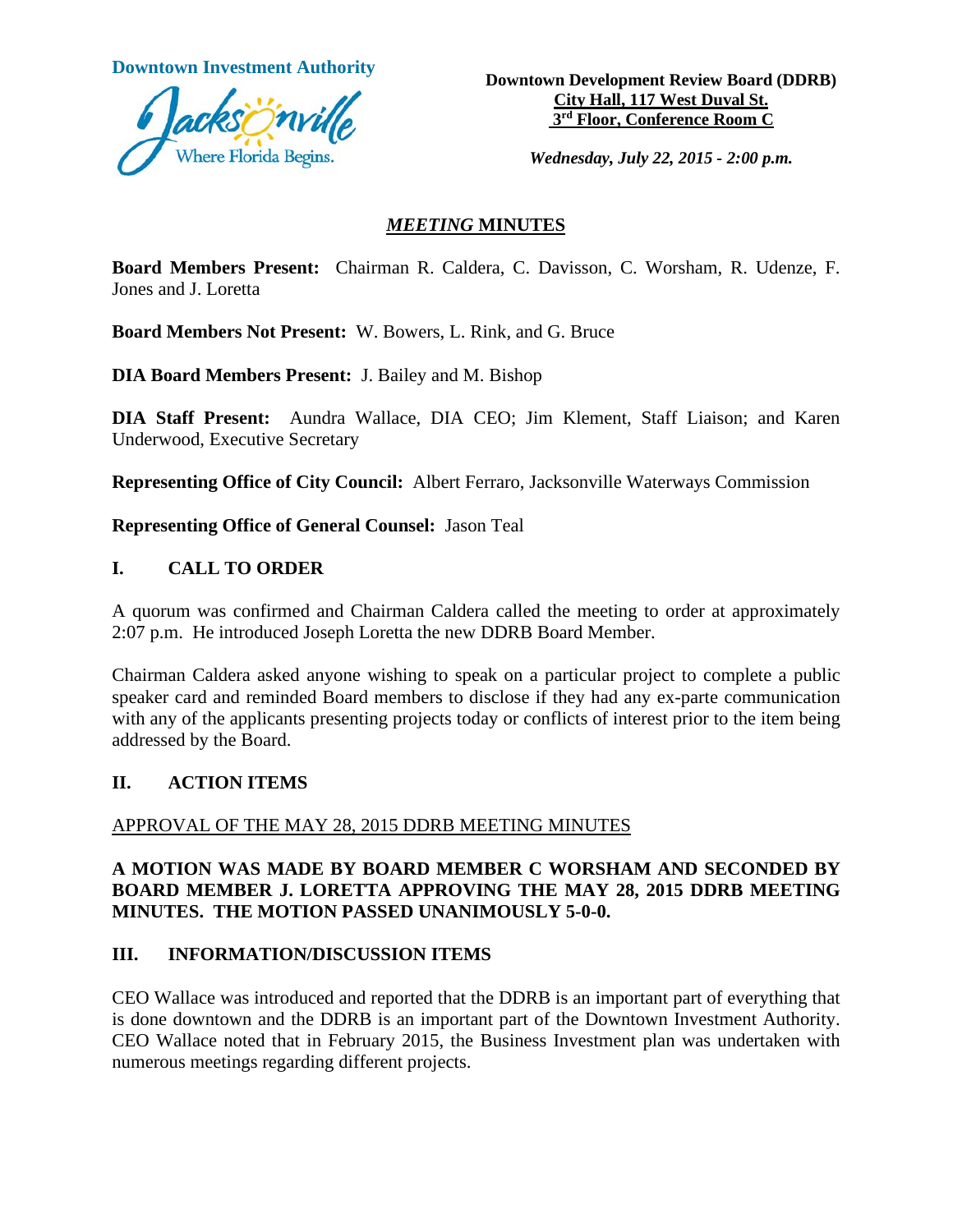Downtown Development Review Board (DDRB) July 22, 2015 Page 2 of 5

CEO Wallace noted that on August 5, 2015, the Governance committee will meet and explore a position of the DDRB Chairman to become an Ex-Officio Member to the Downtown Investment Authority Board. The Ex-Officio Member will be a part of the discussions and will report back to the DDRB by a memo to Jim Klement and disseminated to the DDRB with regards to report information from the DIA Board Meeting. On other matters, CEO Wallace encouraged the DDRB Members to attend the Landing Forum meetings to engage in one-on-one discussions with the Urban Design professionals. Jason Teal cautioned the members when the Landing project comes before the DDRB for Design Review, it will be a Quasi-Judicial hearing. The decisions have to be based only on evidence as presented at that hearing and that members must be cautious in terms of not taking a position on a particular item outside of a regular DDRB meeting.

DIA Chairman Jim Bailey in attendance at the meeting indicated the DIA is excited and looking forward to working closely with DDRB during review of projects.

CEO Wallace stated Board Member Melody Bishop will begin reviewing the Design Guidelines. He is looking into having a facilitator so as to capture the important items as discussed and get information to the DDRB for decisions and recommendations.

## COMMUNITY REDEVELOPMENT PLAN/BID

CEO Wallace briefly discussed the Business Investment Development Executive Summary. He indicated there are multiyear projects that will be done in phases and is important that they are launched.

Projects currently being negotiated:

- Southbank project developers have this project under contract with JEA and DIA is working with them on their preliminary plan. They are working on their design with a very good architect who is engaged and may be coming before DDRB as the design team develops the design for the site.
- North bank an agreement is still in being negotiated across the river with the shipyards. Iguana Investments of Florida LLC is the owner that has an architectural firm that will be coming before the DDRB at some point and time.
- City Hall Annex determinations will be made about what to do with those particular sites.
- City Hall Parking Lot will be dealt with administratively.
- Northwest CRA DIA is evaluating property is controlled between the State, JTA and the City for development opportunities.
- Infield projects are constantly being presented by developers and will be underway.
- Overhauling of the Design Guidelines is a priority.

CEO Wallace assured the board that the meetings will be increasing and is looking forward to working together.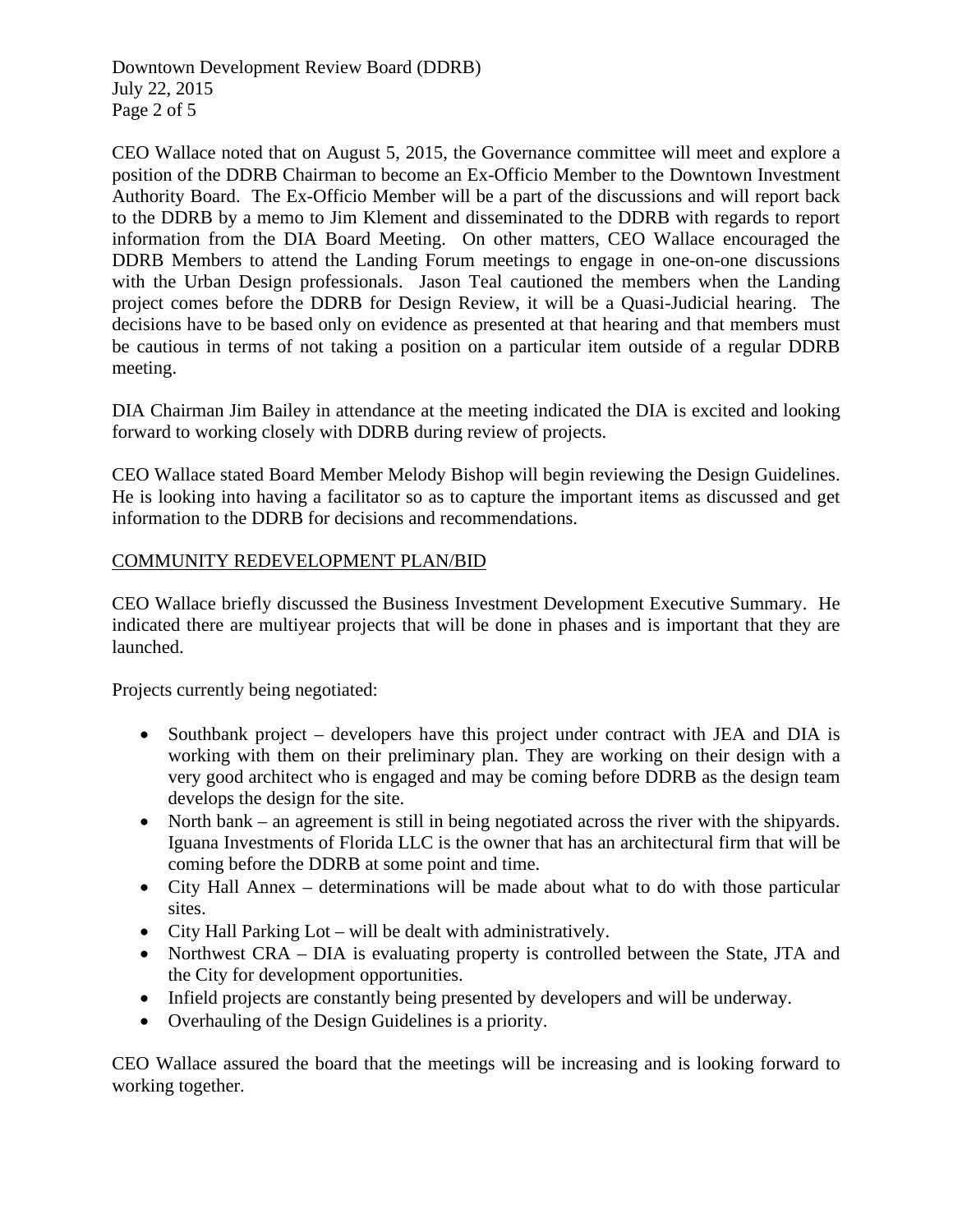Downtown Development Review Board (DDRB) July 22, 2015 Page 3 of 5

Chairman Caldera noted that it is very important for the DDRB have a workshop with DIA and synchronize where they are going. CEO Wallace stated that a lot of the existing and earlier development plans and documents were rolled into the Business Investment Development Plan. He also noted the liaison relationships with other government entities were also addressed.

Board Member Bishop noted that she will convene a work task force to address the guidelines and make recommendations. The first workshop is to fulfill needs: general update for DDRB and intro/update for the Task Force members.

Board Member Davisson asked if the Municipal Code is subordinate to the Downtown Development plan, or do they still have both documents. Jason Teal, OGC, responded the City Council action will always trump any kind of administrative rules or policy-type documents and he noted that often times the policy-type documents are adopted by Ordinance. When dealing with a more detailed related document, it is usually better to make that an administrative rule, policy or Bylaw.

The next date for the DRI workshop will be held on June  $30<sup>th</sup>$  at 9:00 a.m. in Conference Room C on the 3rd floor of City Hall.

CEO Wallace excused himself as he had to attend another meeting.

The Board discussed the 1999 Masterplan and DIA and DDRB Roles.

Chairman Caldera recommended that Urban Designers take the lead for the design review guidelines. Board Member Frederick Jones and Board Member Wiatt Bowers will be involved in the design review once the planning meeting has taken place. A subcommittee will be appointed to assist in the review process.

Chairman Caldera proposed changing the first meeting of the Design Guidelines Review from a workshop to a presentation.

Board Member Worsham asked if there was another document that has been submitted so that they are educated for the presentation. DIA Board Member Bishop responded no.

Board Member Udenza suggested gathering all of the contents, clean them up and have it posted on the website; and then the developers would not have to drive down to get the plan.

DIA Chairman Bailey pointed out that the DDRB is an arm of the DIA to help streamline and make the process easier. He welcomed the DDRB members to attend any of the DIA meetings to learn and understand more.

The members will be checking their calendars for a date that would work best for them.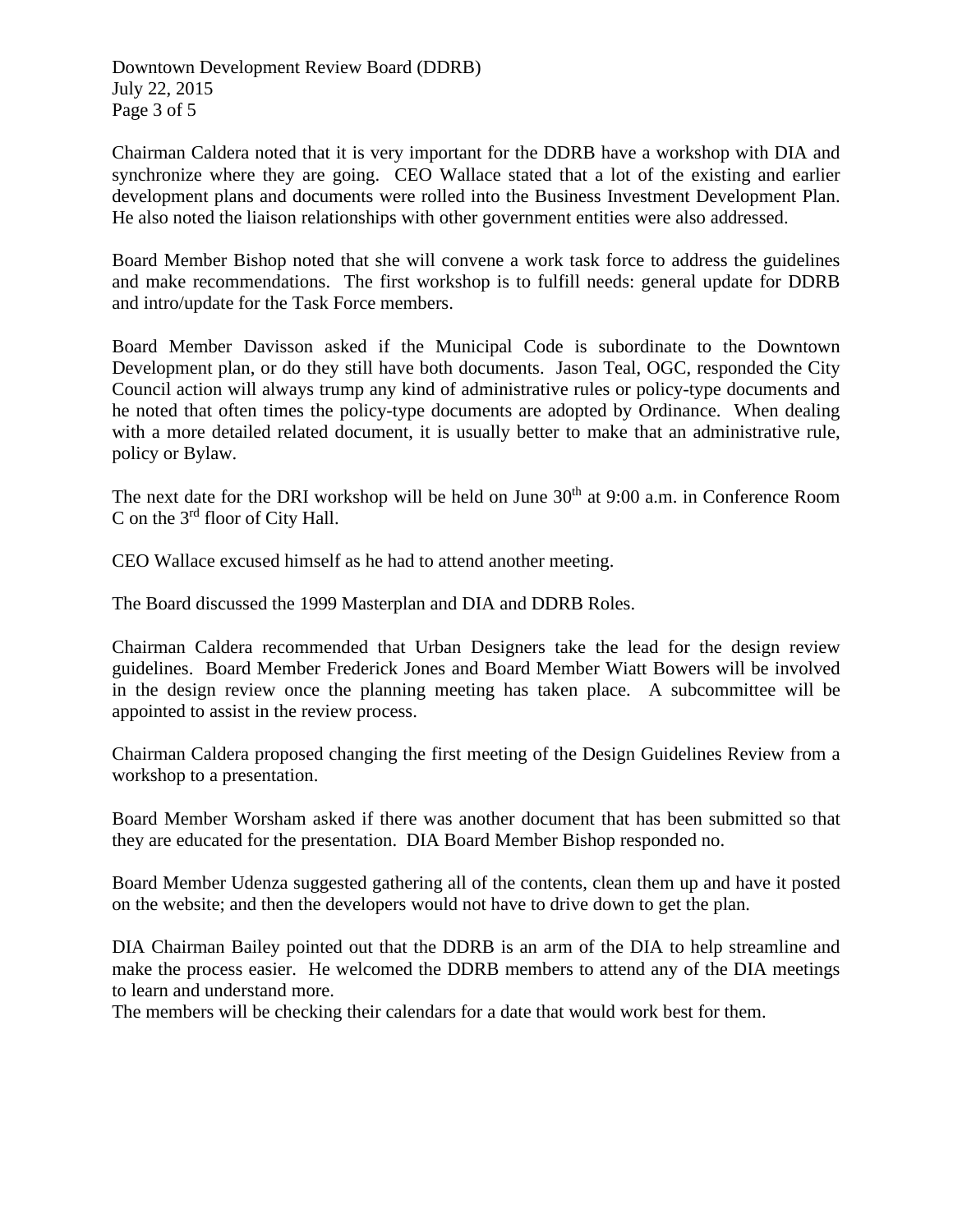Downtown Development Review Board (DDRB) July 22, 2015 Page 4 of 5

#### DIA/DDRB LIASION UPDATE

The Chairman appointed himself as DIA/DDRB Liaison and said that a designee will be appointed at a later date. Jason Teal reported that will have to be presented to the DIA and voted on to accept an ex-officio member. Concerns were raised if is unable to attend a meeting. A recommendation was made for the designee to be a non-voting member. There is not an exofficio member of the DIA at this point. Jason Teal recommended having it referenced in the DDRB Bylaws. At the next meeting this will be an action item to discuss and possibly amend the Bylaws to add the DDRB Ex-Officio Member to the DIA, then vote on how that seat will be filled.

Board Member Worsham was excused at 3:30 p.m.

#### CURRENT BYLAWS

Jason Teal discussed the DDRB Bylaws to reflect amendments and discussed the sections below:

2.0 Powers and Duties:

- **2.7 Pre-Application Meetings.**
- 5.0 Committees:
	- 5.4 Chair as Ex Officio Member
- 7.0 Deferrals:
	- Tie votes
- 9.0 Code of Conduct
	- 9.2 Ex parte communication

10.0 Consideration of Matters for final (Including conceptual).

- Exceptions
- 11.0 Public Meetings and Public Hearings:
- 14.0 Construction, Suspension and Amendment of Bylaws

#### **15.0 New Member Orientation**

• New members appointed to the Board shall receive an orientation, prior to attending first meeting.

Chairman Caldera suggested waiting until after the meeting with DIA to amend the Bylaws.

## DDRB MEMBER APPOINTMENTS AND DISCUSSION OF APPOINTMENT DATES AND LENGTH OF SERVICE.

The members reviewed the DDRB Board Member listing sheet and discussed appointments and replacements.

DDRB members are appointed by the Mayor and affirmed by City Council.

Chairman Caldera commended Board Member Udenze for his continued attendance to the meetings until being replaced.